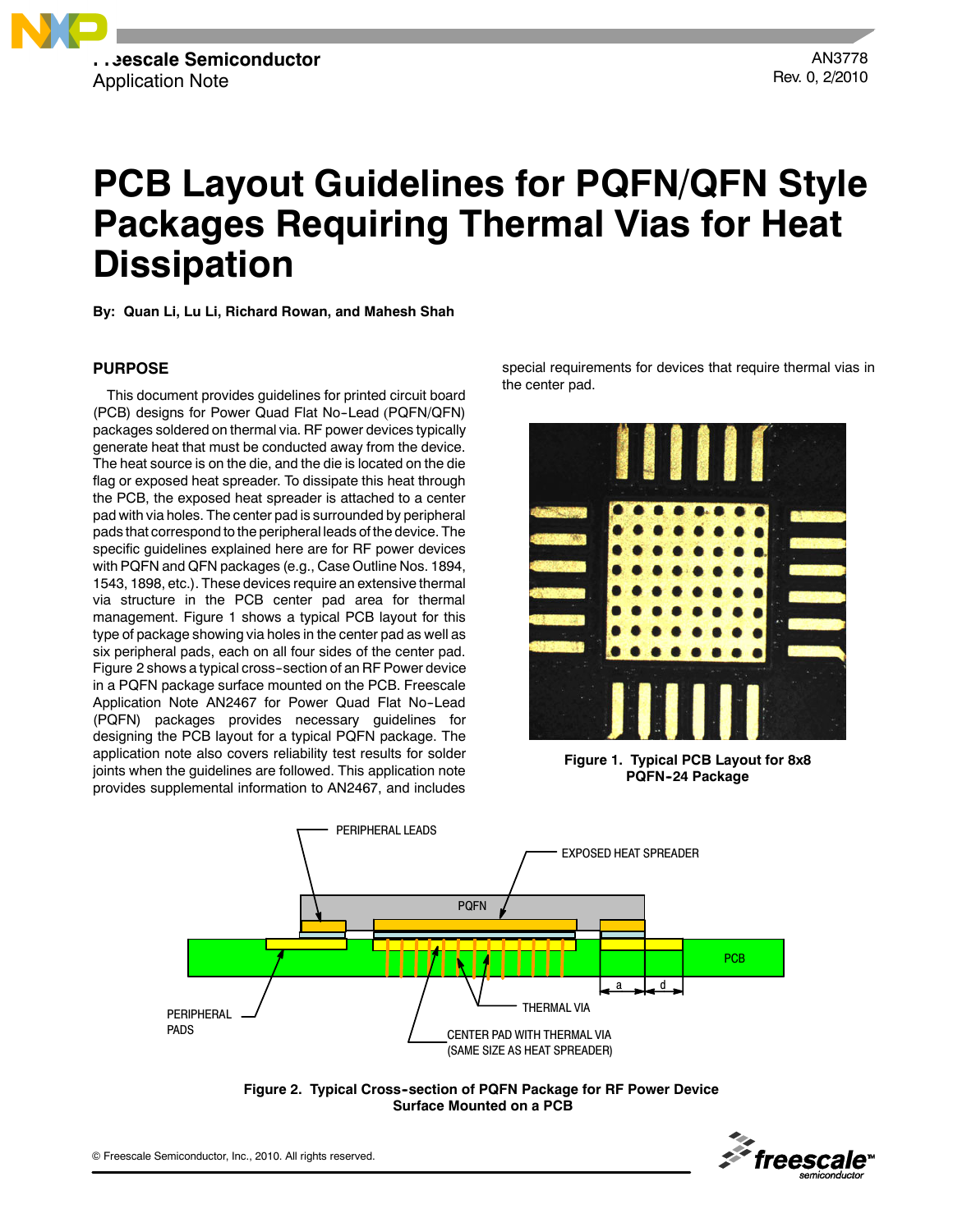

# **BACKGROUND**

Because of cost, the general trend for surface mount devices (SMD) with via holes in the solder pad is to have unfilled thermal via holes in the PCB. However, during solder reflow, the liquid solder tends to wick into the thermal via holes, resulting in solder volume loss between the exposed heat spreader and center pad. When the solder solidifies, the package is likely to be pulled down due to the large area of the center pad which will cause the extra solder under the peripheral leads of the package to spread out, forming so-called solder balls (see Figures 3 and 4). The solder-balling phenomenon has been well-known to occur during solder reflow of PQFN/QFN-type leadless packages, especially for center solder pads with extensive via holes. For fine-pitch components, the solder-balling phenomena can also result in solder bridging between two adjacent peripheral pads.



**Figure 3. Solder Balling During Solder Reflow to the PCB of PQFN Package**



**Figure 4. Typical Cross--section of PQFN Package Surface Mounted on PCB**

The solder--balling phenomenon generally does not present a reliability issue, but customers may be concerned that the solder balls can become loose during transport, installation, or operation and possibly create a short on the PCB trace. The

design guidelines presented here are intended to minimize or eliminate this.

Many factors during the PQFN package solder reflow process affect solder balling, e.g., PCB layout, solder paste screen-printing thickness, aperture size, solder alloy and solder paste types, etc. For typical leaded SMT packages, the extra solder volume under the leads tends to wet on the front and back sides of the leads and create a fillet instead of forming solder balls at the end of the leads or bridging between leads. PQFN and QFN packages are leadless so they contain no lead against which a fillet can be formed to take away excess solder. However, the peripheral PCB pads can be designed to accommodate any excess solder under the peripheral leads, thus eliminating or reducing the probability of solder--balling and bridging phenomena.

## **PCB PAD LAYOUT RECOMMENDATIONS**

The PCB pad layout includes the design of both the center pad and peripheral pads.

## **Recommendations from Application Note AN2467**



## **Figure 5. Exposed Metal of Peripheral Pad Layout Recommended in AN2467**

Recommendations for peripheral pads from AN2467:

- Extension of the pad from the edge of the package  $(d) - 0.15$  mm
- Width of the pad to be larger than lead nominal width on each side (e) by 0.025 mm
- Minimum distance between two adjacent pads 0.15 mm
- Inside edge of the peripheral pad to be in line with inside edge of the perpheral lead and between 0.15 and 0.25 mm away from the center pad

Because AN2467 does not provide much information on the presence of via holes in the center pad and because concerns of solder balling, additional experiments were performed to define the minimum required values of pad dimension "d" to address these concerns. Dimension "d" is important for determining the pad extension needed to accommodate the excessive solder during solder reflow. Based on an internal evaluation using an 8x8 24-lead PQFN package, PCB pad layout guidelines are provided for customers to facilitate the design of the PCBs. These recommendations are provided as a guide and may require some refinement for a specific application or process. They are applicable for use with both Sn-Pb eutectic and Pb-free solder alloys.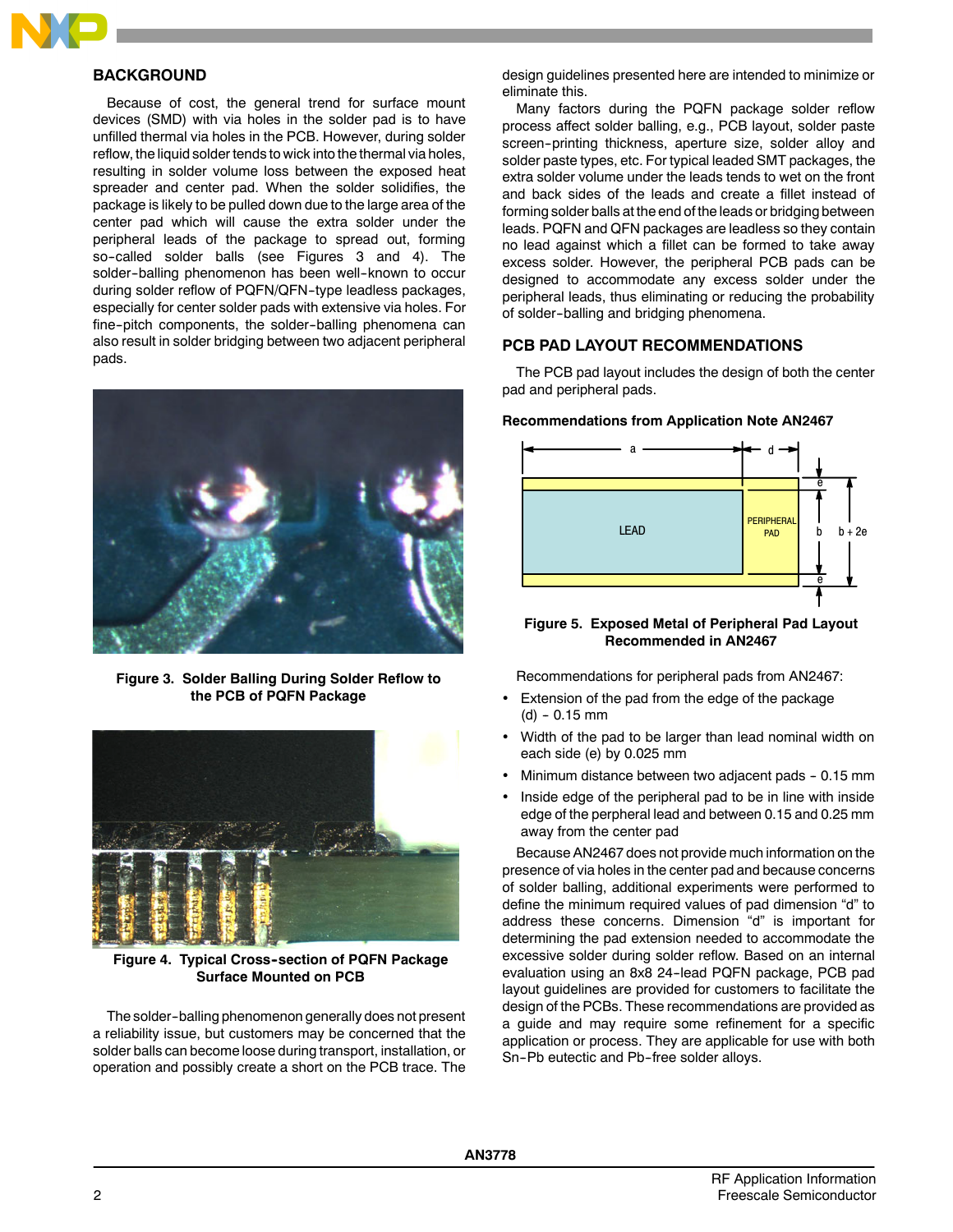# **BOARD MOUNTING EVALUATION**

In general, the center pad with the thermal via should be the same size as the maximum dimension of the exposed heat spreader of the PQFN package. This helps the device to self-center and provides the maximum number of via holes in the pad. Another major consideration is the via pattern. The via holes should be designed to minimize the thermal resistance of the PCB. Before determining the via hole design, an analysis of the PCB assembly stack should be conducted to determine whether the device can operate within the acceptable limits for junction temperature and whether the PCB and the solder joint temperatures are within the acceptable limits for the materials selected.

A Design of Experiment (DOE) was conducted with dimension "d" as one of the parameters. In addition, the solder joint material (Sn-Pb-Ag or Sn62, as well as Pb-free solder alloy SAC305) was included as one of the parameters. Two different stencil thicknesses for solder paste printing were also used in the DOE. The full matrix is shown in Table 1.

Sample size in the DOE was five units per cell. The daisy chain test board was designed for 8x8 PQFN-24 package surface mount evaluation (see Figure 6). There was no die in the test unit. The peripheral leads of the package were internally connected (see Figure 7) by pad to pad wire bonds. After the packages were surface mounted on the test boards, six peripheral leads on each side were connected in series. Each side of the PQFN package surface mounted on the test board forms a separate loop with all of the solder joints on that side forming series resistors (see Figure 8).

PCB parameters:

- $-$  via drill diameter = 12 mils, or 0.30 mm
- via pitch =  $24$  mils, or 0.60 mm
- copper plating in the via  $~1$  mil, or  $~20.025$  mm
- PCB thickness = 59 mils, or 1.50 mm
- $PCB$  material =  $FR4$

| Case #1  | <b>Stencil Thickness</b><br>(mil) | <b>Solder Alloy</b> | Dimension "d"<br>(mm) |
|----------|-----------------------------------|---------------------|-----------------------|
| $4L - A$ | $\overline{4}$                    | Sn62                | 0.00                  |
| $4L - B$ | 4                                 | Sn62                | 0.20                  |
| $4L-C$   | $\overline{4}$                    | Sn62                | 0.40                  |
| $4L-D$   | 4                                 | Sn62                | 0.60                  |
| $4L - E$ | $\overline{4}$                    | Sn62                | 0.80                  |
| $6L - A$ | 6                                 | Sn62                | 0.00                  |
| $6L - B$ | 6                                 | Sn62                | 0.20                  |
| $6L-C$   | 6                                 | Sn62                | 0.40                  |
| $6L - D$ | 6                                 | Sn62                | 0.60                  |
| 6L-E     | 6                                 | Sn62                | 0.80                  |
| 4UL-A    | 4                                 | <b>SAC305</b>       | 0.00                  |
| 4UL-B    | $\overline{4}$                    | <b>SAC305</b>       | 0.20                  |
| 4UL-C    | 4                                 | <b>SAC305</b>       | 0.40                  |
| $4UL-D$  | 4                                 | <b>SAC305</b>       | 0.60                  |
| 4UL-E    | $\overline{4}$                    | <b>SAC305</b>       | 0.80                  |
| 6UL-A    | 6                                 | <b>SAC305</b>       | 0.00                  |
| 6UL-B    | 6                                 | <b>SAC305</b>       | 0.20                  |
| 6UL-C    | 6                                 | <b>SAC305</b>       | 0.40                  |
| 6UL-D    | 6                                 | <b>SAC305</b>       | 0.60                  |
| 6UL-E    | 6                                 | <b>SAC305</b>       | 0.80                  |

#### **Table 1. Evaluation Matrix for Design of Experiment on the Pad Extension**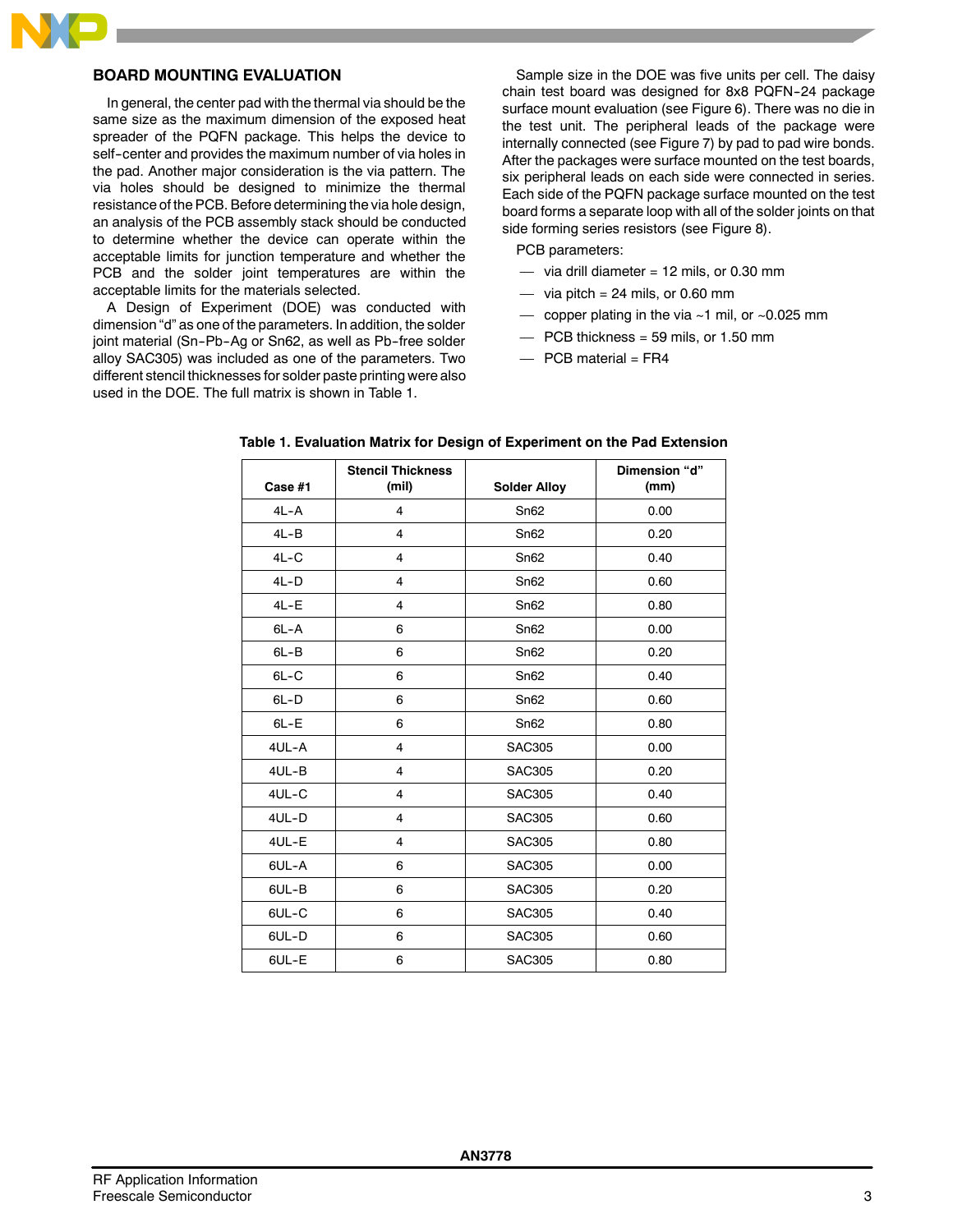



Figure 6. Daisy Chain Test Board for 8x8 PQFN-24 Package Solder Joint Evaluation



**Figure 7. Internal Wire Bonds on Peripheral Leads (1.5 mil Au Wire) for Test Unit**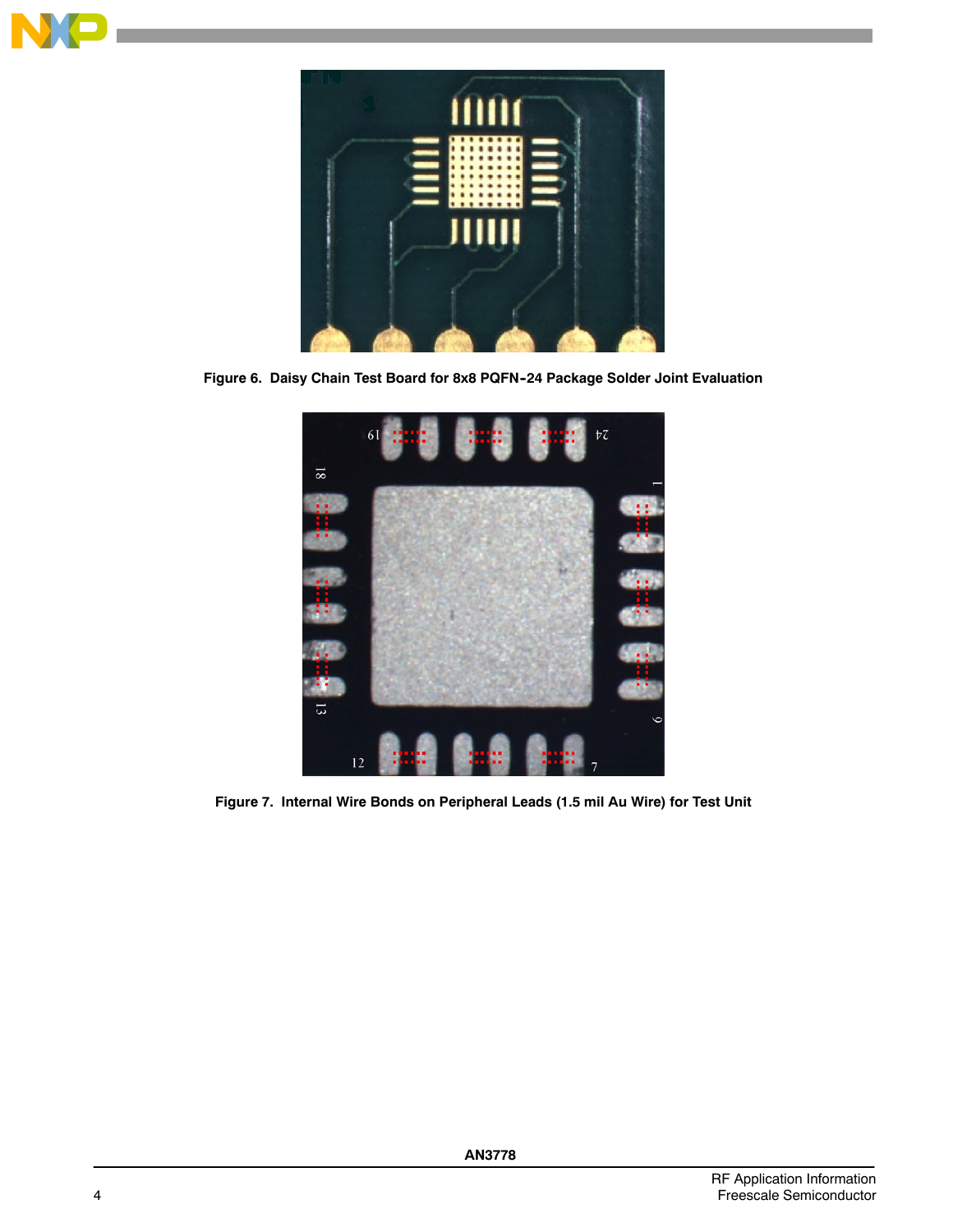



**Figure 8. PQFN Unit Mounted on Test Board Creating Four Daisy Chain Resistors for Six Solder Joints on Each Side**

#### **Assembly Reflow**

Solder paste was screen-printed on the PCB with two different thickness stencils (4 mils and 6 mils) and two different solder pastes (Sn62 and SAC305). The devices were picked and placed on top of the PCB pattern. The PCBs were then reflowed in a 10-zone convection belt furnace in air environment. The PCBs with Sn62 solder were reflowed using a peak temperature of 218°C; the PCBs with SAC305 (Pb--free) were reflowed using a peak reflow temperature of 242°C. After the reflow and cleaning step, the solder joints were examined by X--ray and visual inspection.

#### **Solder Joints Visual and X--Ray Inspection**

After the reflow, the solder joints were visually inspected first. For cases with  $d \le 0.20$  mm, solder balling was visible on most of the units evaluated. A typical case for Sn62 alloys is shown in Figure 9. The solder-balling phenomenon for Pb-free SAC305 solder is even more pronounced than that for Sn62 solder (Figure 10). For cases with  $d \ge 0.40$  mm, no solder balling was observed for either solder material. Typical solder joints are shown in Figure 11 (for Sn62 alloy) and Figure 12 (for Pb-free SAC305 alloy).



**Figure 9. Severe Solder Balling Observed for Case 6L--A, d = 0.00 mm, Sn62 Solder**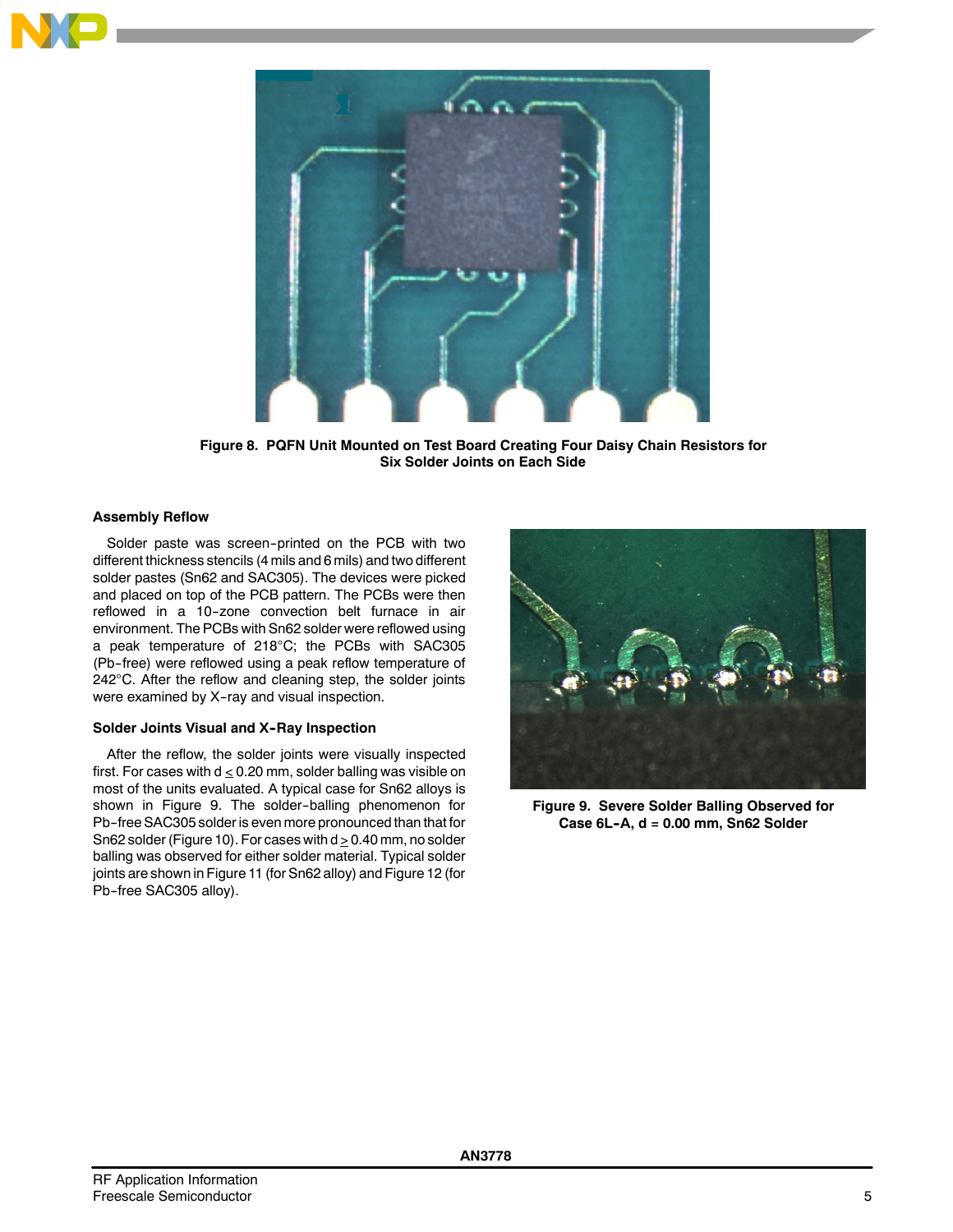

**Figure 10. Cross--section of Test Unit Showing** Solder Balling for Case 6UL-B, **d = 0.20 mm and SAC305 Solder**



**Figure 11. No Solder Balling was Observed for Case 6L--C, d = 0.40 mm, Sn62 Solder (Good Fillets Formed Above the Extended Part of PCB Pads)**



**Figure 12. No Solder Balling was Observed for Case 6UL--C, d = 0.40 mm, SAC305 Solder**

## **Reliability Testing**

After reviewing the DOE results, the case with  $d = 0.4$  mm was chosen for a confirmation run with both Sn62 and Pb--free SAC305 solder alloys. The confirmation run used 25 units for each of the two cases. Again, the solder joints were visually inspected. The results were satisfactory as expected.

The test boards with daisy chain solder joints were then placed in a thermal cycling test. The temperature range for the thermal cycling test was from  $-40^{\circ}$ C to 125 $^{\circ}$ C with 15-minute dwell times at each extreme temperature. The duration of the test was 2,000 cycles. Electrical resistance measurements for each side of each test unit showed no solder joint failure. Figure 13 shows the comparison of solder joint resistance of the 50 thermal cycled boards with four non-thermal cycled boards shown as zero cycle data. The electrical resistance measurement revealed that there was no increase in the solder joint resistance. Also on visual examination, no sign of solder joint cracking was observed in either Sn62 or SAC305 solder alloy samples.



**Figure 13. Comparison of Electrical Resistance Between Thermal Cycled and Non--thermal Cycled Devices**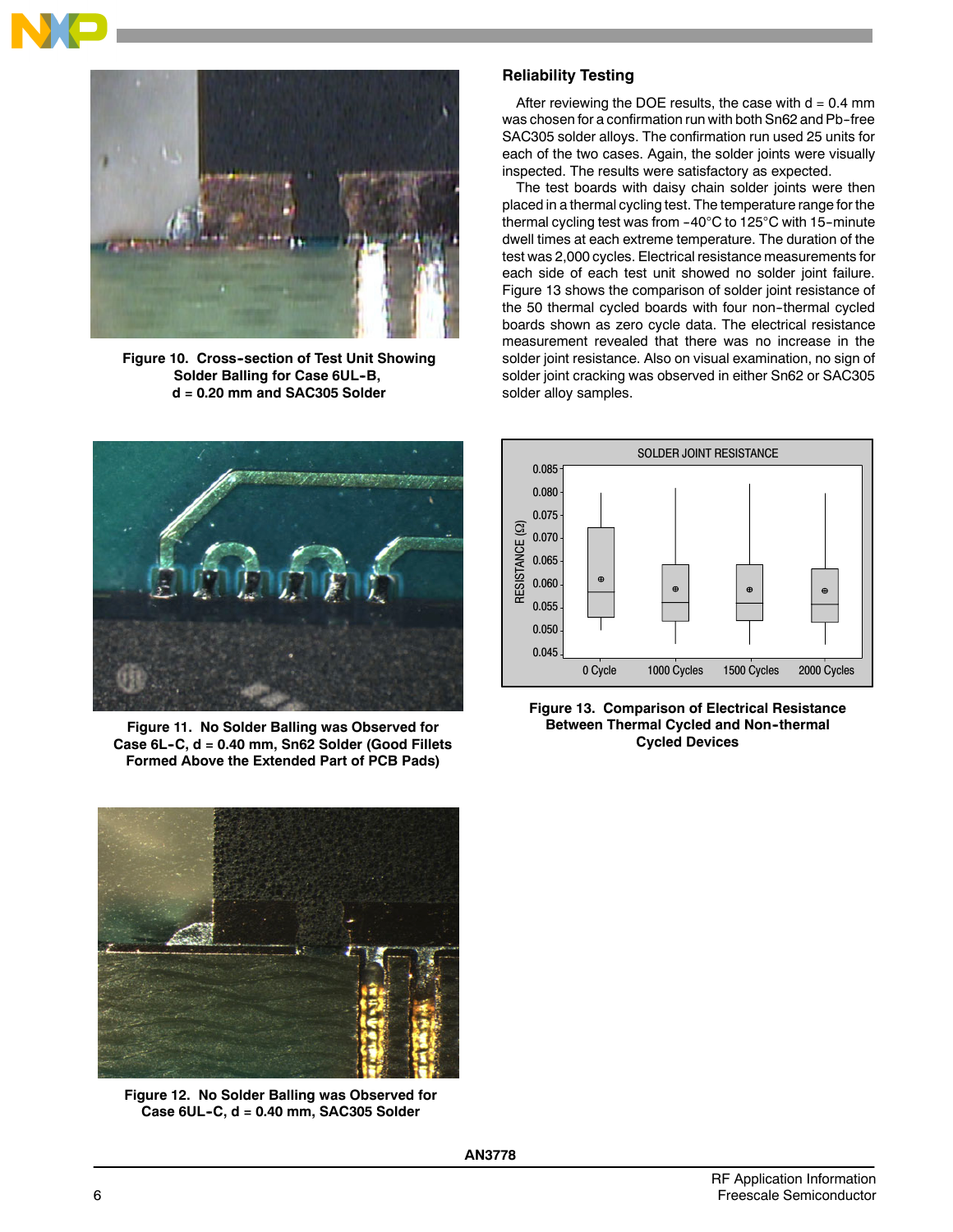

# **PAD LAYOUT RECOMMENDATIONS**

Based on these evaluation results, Freescale recommends using the following guidelines to determine the pad layout for PQFN/QFN-style packages that require a large number of via holes in the center pad:

- 1. Create symmetry of the leads and pads so that the device can self--center on the pad layout.
- 2. Design the center pad so that it is equivalent to maximum value of the exposed pad on the PQFN/QFN package.
- 3. Specify that the width of the peripheral pad is at least 0.05 mm larger than the nominal dimension of peripheral leads.
- 4. Keep the inside edge of the peripheral pad to be in line with the inside edge of the peripheral leads at the maximum dimension.
- 5. Allow sufficient distance between the peripheral pads (0.15 mm minimum recommended) to accommodate the solder mask. This will prevent shorting between two pads or between two leads.
- 6. Allow sufficient distance between the center pad and the inside edge of the peripheral pads (0.15 mm minimum recommended) to accommodate the solder mask and prevent shorting between the center pad and peripheral leads or between the peripheral pads or leads.

7. Specify that the peripheral pad extension past the package (dimension "d" in Figure 5) is at least 40% of the peripheral lead length nominal dimension.

These recommendations are provided as a guide. In some instances compromises may have to be considered between conflicting requirements.

Some PQFN style packages also have peripheral pads in four corners of the package (e.g. Case 1543). The recommendations given here for the peripheral pad layout are also applicable to the corner pad layout.

The pad layout for the 8x8 PQFN-24 package (Case 1894) using these guidelines is shown to create a solder joint free of solder balling. This solder joint is also shown to survive the normal reliability requirements of a typical RF power device.

The complete pad layout for the 8x8 PQFN-24 (Case 1894) device using these guidelines is shown in Appendix A as Figure A--1 Based on the guidelines derived from experiments with 8x8 PQFN-24 (Case 1894), the pad layouts for 5x5 PQFN-16 (Case 1543) and 4x4 QFN-16 (Case 1898) packages used for RF Power devices are shown in Figure A-2 and Figure A-3 respectively. As more products move into this style of leadless packages, new guidelines will be added.

# **References**

Freescale Application Note AN2467, Power Quad Flat Pack No-Lead (PQFN).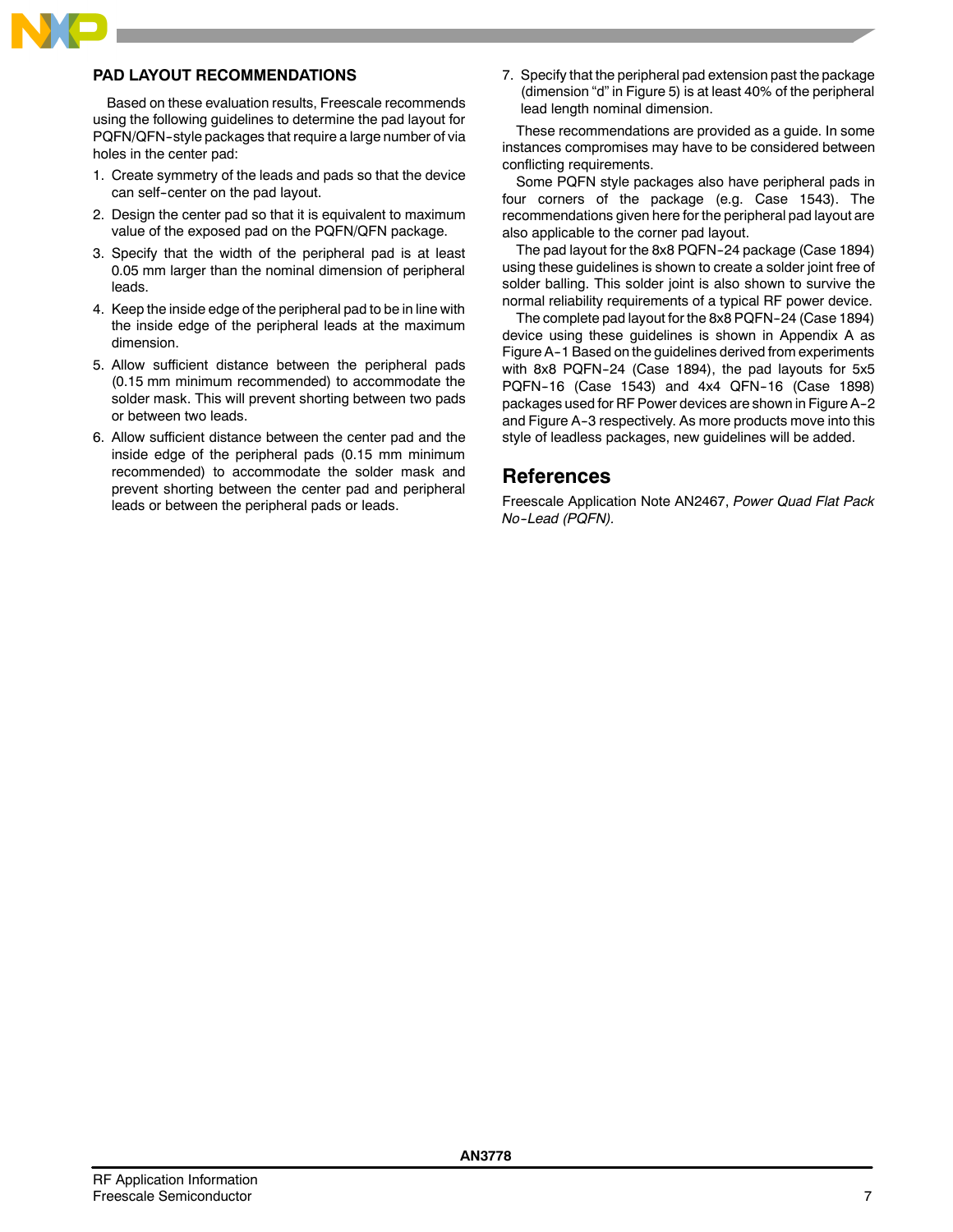

Figure A-1. PCB Pads Layout for 8x8 PQFN-24 (Case 1894)



Figure A-2. PCB Pad Layout for 5x5 PQFN-16 (Case 1543)



Figure A-3. PCB Pad Layout for 4x4 QFN-16 (Case 1898)

**AN3778**